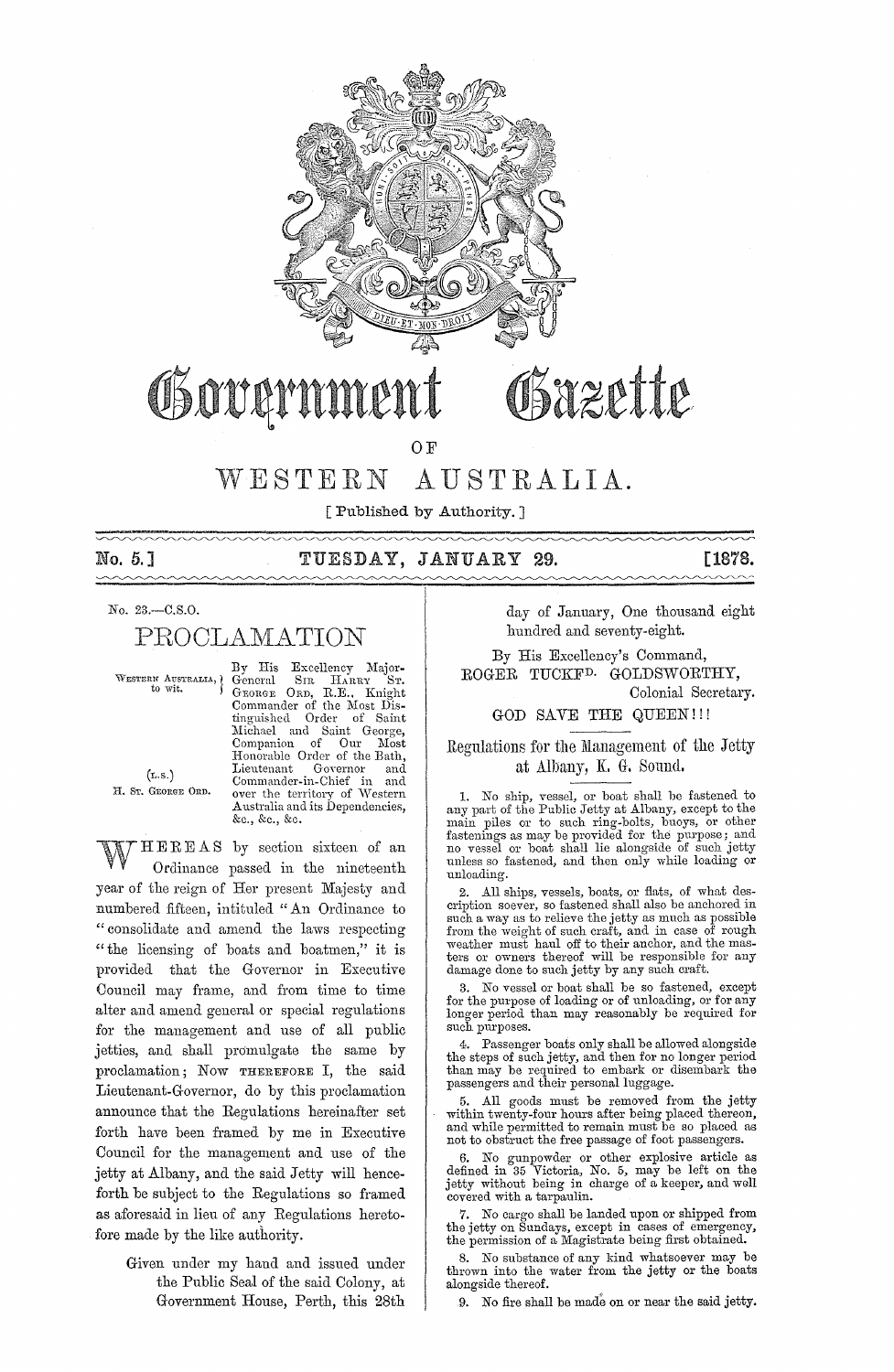10. No goods of any kind shall be handed over or under the rails of the said jetty; and vessels or boats shall only take in or discharge cargo, firewood, or other goods at the appointed places on such jetty.

11. The trucks, rails, cranes, &c., in and upon the said jetty are in charge of the duly appointed servants of the Municipality of Albany, for the use of the public, subject to the following tolls or dues, viz.:-

|                                                                                      | s.       | đ.  |
|--------------------------------------------------------------------------------------|----------|-----|
| Merchandize, of what description soever,                                             |          |     |
| imported or exported, per ton<br>$\cdots$                                            | $\theta$ | - 6 |
| $\dots 0 2$<br>Wool, per bale<br>$\ddotsc$                                           |          |     |
| Sandalwood, at per ton of 20cwt.<br>$\ldots$ 0 3                                     |          |     |
| Firewood, per cord<br>$\ldots$ 0<br>$\cdots$                                         |          | - 3 |
| Landing and trucking, per ton as per<br>contract price to be tendered for<br>yearly. |          |     |
|                                                                                      |          |     |

But these charges may at any time be altered by a vote of the Municipal Council, such alteration being duly approved by His Excellency the Governor.

#### EXEMPTIONS.

All goods or stores belonging to the Government, the Governor, or the Municipal Council, shall be free of duty.

12. The consignee, shipper, or owner of cargo, goods, or merchandize shall within (7) seven days furnish the Chairman of the Council with a state-<br>ment of the quantity of cargo, goods or merchandize<br>taken on board, or land and such consignee, shipper or owner of such goods shall within (7) seven days, or immediately if demanded, pay to the Collector of the Council all tolls or dues payable thcreon.

13. No person or persons are allowed to fish from,<br>or clean fish upon the said jetty, or commit any<br>nuisance from or upon the same, and no children<br>are allowed to be upon the said jetty at such times<br>when cargo is being la their parents or guardians.

14. The Municipality of Albany will not hold themselves responsible for any loss or damage, whatever, which may occur in landing or shipping goods or luggage.

15. When cargo boats shall contain goods the property of more than one person, the said goods must be landed and conveyed over the jetty as they leave the ships or boats.

16. No greater weight shall be raised or hoisted with any crane belonging to the jetty than the weights respectively marked or painted thereon.

No. 24.-C.S.0.

 $Colonial$  Secretary's Office, *Pel·th, 28th Janual'y, 1878.* 

r1f'lHE following amended By-Laws, made by the Guildford Municipal Council, have been confirmed by His Excellency the Lieutenant Governor, with the advice of the Executive Council.

By His Excellency's Command, ROGER TUCKFD. GOLDSWORTHY, Colonial Secretary.

1. The Council shall meet in the Guildford Court House, for the transaction of their ordinary business, on the first Thursday in every month. A Special Meeting of the Council may be convened at any time by the Chairman, by notice to that effect to the Councillors, and the Chairman shall convene a Special Meeting within seven days of the receipt o called, and such business alone shall be discussed at such **meeting.** 

2. All rates, whether in arrear or current, and all license fees<br>payable to the Municipal Council, shall be paid to such person<br>as the Council may from time to time appoint to be their Collector, by notice affixed to Notice Board, at door of Court House. The receipt of the Collector shall be a full and sufficient discharge for any rates or license fees paid to him.<br>sufficient discharge for any rates or l

3. Any person who shall depasture on any Public Reserve belonging to the Guildford Municipal Council any cattle, sheep, or goats, without having obtained a license so to do, shall for every such offence forfeit and pay a

4. The license mentioned in the next preceding section may be obtained from the the Collector, on payment of the following fees :--

SCHEDULE OF FEES FOR LICENSE TO DEPASTURE CATTLE ON THE GUILDFORD RESERVES.

|                                                                        | s. d.    |
|------------------------------------------------------------------------|----------|
| 1. For every head of cattle above 12 months old                        | $5\quad$ |
| 2. For every head of cattle under 12 months                            |          |
| and over 6 months<br>$\cdots$<br>$\ddotsc$<br>$\cdots$<br>$\cdots$     | В        |
| 3. For every goat<br><br>$\cdots$<br>$\ddotsc$<br>$\cdots$<br>$\cdots$ | -6       |
| 4. For every score of sheep<br>$\cdots$<br>$\cdots$<br>$\ddotsc$       | - 0      |

5. Any person herding cattle for other people, and driving<br>or depasturing them on the Public Reserves belonging to the<br>Guildford Municipal Council, shall, at the end of every month,<br>furnish the Chairman of the Guildford Mu **together with the names and addresses of the respective owners of the same; and any such person failing' to comply with this provision, shull forfeit and pay a sum not exceeding** £5.

6. Any person driving or riding horses or cattle on the cereation ground or square, except on the defined carriage drives, or who shall tie any horse to any tree or fence thereon, shall forfelot and pay for every such offe

SUFFERING STOCK TO BE AT LARGE.<br>
7. Any person or persons who shall knowingly or carelessly<br>
suffer any horse, mare, gelding, foal, bull, ox, cow, heifer, calf,<br>
pony, ass, mule, swine, sheep, or goats belonging to him or or not, in or upon any street or public thorough<br>fare, forming a portion of the Municipality, shall, on conviction, for<br>feit and pay for every such offence, in lieu of the penalty imposed by<br>the 3rd Section of the 39 Vict. agreeably to the provisions of the aforesaid section of the said  $Act:--$ 

|                                                      | .  |    |  |
|------------------------------------------------------|----|----|--|
| For each entire horse or bull at large by day        | 50 |    |  |
| For each entire horse or bull at large by night      |    | 6  |  |
| For every other head of cattle, sheep, goat, or      |    |    |  |
| pig at large by day or night<br>$\cdots$<br>$\cdots$ | Т. | -0 |  |

s. d.

**POUNDS AND POUNDAGE FEES UNDER 25 YICT., No. 13.** 

8. The Public Pound for the Municipality shall be on Reserve 144 in Helena Street, and the following fees shall and may be charged and taken by the poundkeeper:--

|          | For each entire horse 12 months old<br>mare, gelding, mule, ass, pony, foal |           |           |          | $\cdots$  | 6<br>0 |
|----------|-----------------------------------------------------------------------------|-----------|-----------|----------|-----------|--------|
| ,,<br>,, | bull 12 months old                                                          |           |           |          |           | 6      |
| ,,       | pig or goat                                                                 | $\cdots$  | $\cdots$  | $\cdots$ | $\cdots$  | 0      |
|          | sheep per head                                                              | $\ddotsc$ | $\ddotsc$ | $\cdots$ | $\ddotsc$ |        |
|          | RATES OF SUSTENANCE.                                                        |           |           |          |           |        |
|          |                                                                             |           |           |          |           |        |

|                                                                                                 | я. |            |
|-------------------------------------------------------------------------------------------------|----|------------|
| For each horse, mare, gelding, mule, ass, pony,<br>or head of horned cattle above 12 months old |    | $2 \theta$ |
| For each colt, foal, or head of horned cattle<br>under 12 months old, except sucking calves     |    |            |
| and foals<br><br>$\cdots$<br>$\cdots$<br>                                                       |    | 0          |
| For each pig<br>$\cdots$<br>$\cdots$<br>$\cdots$<br>$\cdots$                                    |    | Ð          |
| sheep or goat<br>$\overline{\phantom{a}}$<br>$\cdots$<br><br>                                   |    | - 6        |

Such rates to be charged for each day of twenty-four hours, and no charge to be charged for less than twelve hours, and no charge to be made for less than three hours.

#### **BATHING.**

9. Any person bathing at or near any public jetty, bridge, or ferry, within the Municipality between the hours of 6 a.m. and 7 p,m., without a proper bathing dress, shall forfeit and pay a sum not exceeding 20s.

pay sam not exceeding cost<br>of Municipal Council is required to give any public notice, such notice shall be given (unless in any particular instance in which some special form of notice shall be required), by affixing the

11. Any person lighting any unguarded fire or burning any that was wood, or rubbish, within the boundary of the Municipatity of Guildford, between the months of October and March, inclusive, of each year, without having ob

**12. Any person stacking any straw, hay, firewood, or other inflammable material, within twelve feet of any house or other such building, and who shaH not remove the same within fortyeight hours after notice so to do is given by the Council, shall forfeit and pay a sum not exceeding Five pounds.** 

13. Any person who shall during the daytime, discharge any firearm within the boundaries of the Municipality, without **having the written consent of the Chairman, shall be liable to a penalty not exceeding Twenty sl\illing'S.** 

**14. Any' occupier or owner of any house, shop, store, or other building, within the town boundary, whose roof shall overllang or project over any thoroughfnre or footway, without**  having a proper gutter and pipe to carry off the rain, or who shall construct or have any cornice, crane, or hoists, or any other fixture or projection overhanging any footway or thoughtfare, without the sanction of the Co fourteen days after being required in writing by the Chairman of the Council to do so, shall forfeit und pay for every such offence a sum not exceeding Ten pounds.

15. Any person passing through or over the fence bounding the recreation ground or square, shall be liable to a penalty not exceeding Twenty shillings, in addition to amends for any damages that may be caused.

#### THOMAS JECKS,

Chairman, G.M.C.

#### Guildford, 10th January, 1878.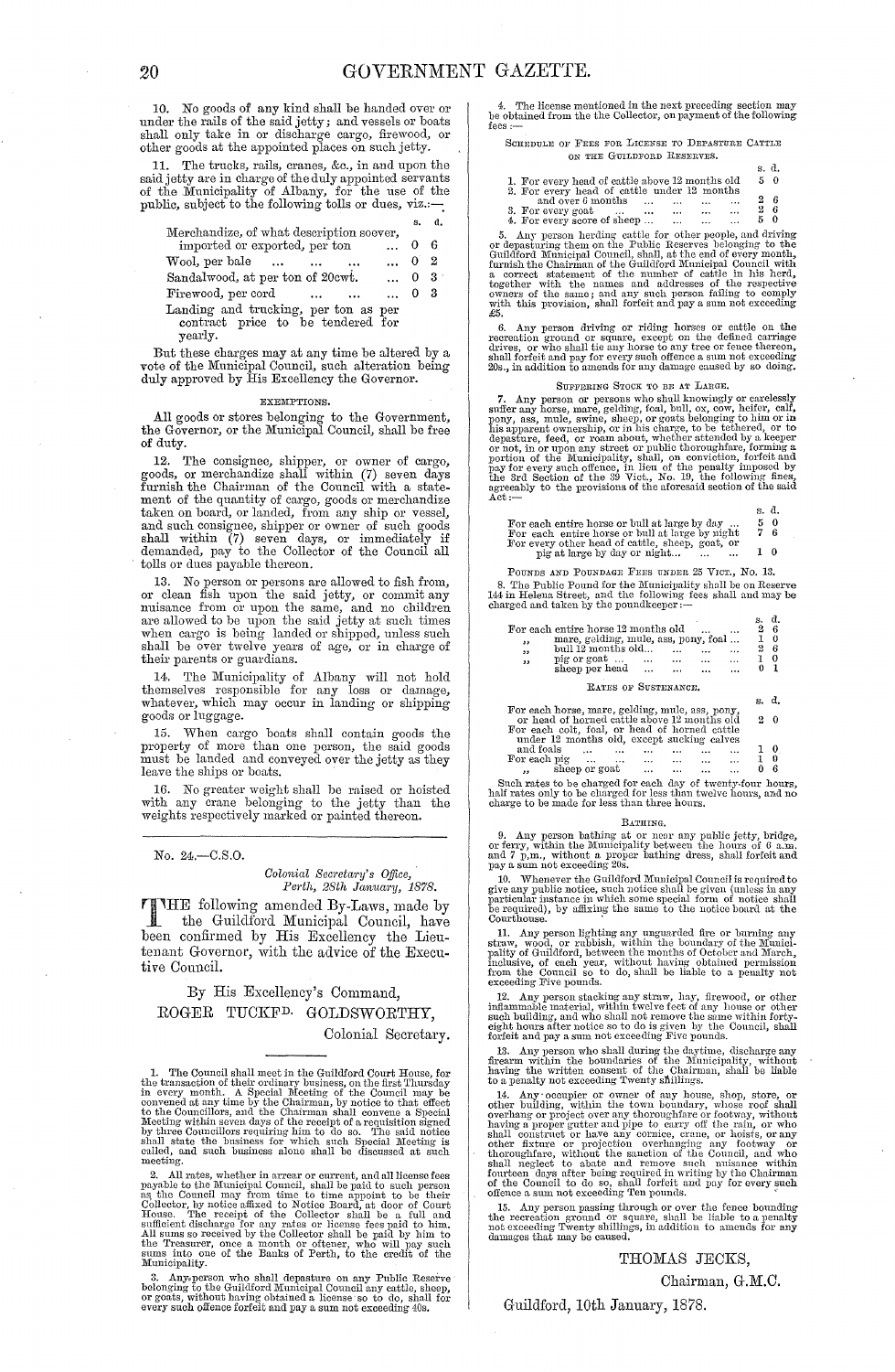#### No. 25.-C.S.O. TENDERS ACCEPTED for 1878.

Colonial Secretary's Office, Perth, 26th January, 1878. Forage for Police Horses.

| .                                                                    |                                                                                                 |                          |
|----------------------------------------------------------------------|-------------------------------------------------------------------------------------------------|--------------------------|
|                                                                      | Hay at<br>per ton.                                                                              | Barley at<br>per bushel. |
| Albany Road (36-mile).<br>Glyde $\&$ Son $\quad \dots \quad \dots$   | $\begin{array}{ccc} \varepsilon & \text{s.} & \text{a.} \\ \text{8\ 10} & \text{0} \end{array}$ | d.<br>s.<br>6<br>-9      |
| Gingin.<br>Anderson, James<br>King, W. T.<br>$\dddotsc$              |                                                                                                 |                          |
| Sharks Bay.<br>(Delivered at Geraldton.)<br>Samson & Son<br>$\cdots$ | $6\quad 6\quad 0$                                                                               | 46                       |
| Youndegin.<br>Mackie, John                                           |                                                                                                 |                          |

#### Burial of Paupers.

|                                                  |                       | Each Adult.                                                                                                       |  | Each Child. |  |
|--------------------------------------------------|-----------------------|-------------------------------------------------------------------------------------------------------------------|--|-------------|--|
|                                                  |                       |                                                                                                                   |  |             |  |
| Bunbury.<br>Banting, John                        |                       | $\begin{array}{ c c c c c }\hline x & s. & a. & x & s. & a. \ \hline 3 & 10 & 0 & 2 & 5 & 0 \ \hline \end{array}$ |  |             |  |
| Geraldton.<br>Miller, Andrew                     | $\ldots$ 4 10 0 2 5 0 |                                                                                                                   |  |             |  |
| Newcastle.<br>Monger, C. S. $ 4 \ 0 \ 0 $ 1 10 0 |                       |                                                                                                                   |  |             |  |
| York.<br>Wall, Geo.                              |                       | $4\quad 0\quad 0$ 2 0 0                                                                                           |  |             |  |

By His Excellency's Command, ROGER TUCKF<sup>D.</sup> GOLDSWORTHY, Colonial Secretary.

No. 26-C.S.O.

Colonial Secretary's Office, Perth, 28th January, 1878.

REATUM.—In Notice No. 21, C.S.O.,<br>which appeared in the *Gazette* of the<br>22nd inst., the word "Acting" should have been inserted before "Tidewaiter, &c."

By His Excellency's Command, ROGER TUCKF<sup>D.</sup> GOLDSWORTHY, Colonial Secretary.

No. 19.-C.S.O.

Colonial Secretary's Office, Perth, 18th January, 1878.

TIS Excellency the Lieutenant-Governor,<br>
1 at the suggestion of the Secretary of State for the Colonies, and with the advice of<br>the Executive Council, has been pleased to direct that the sum to be paid for the apprehension of Naval Deserters will, in future, be £5 each, as in the other Australian Colonies.

By His Excellency's Command, ROGER TUCKF<sup>D.</sup> GOLDSWORTHY, Colonial Secretary.

No. 9.-C.S.O.

Colonial Secretary's Office,

Perth, 4th January, 1878. IS Excellency the Lieutenant-Governor directs it to be notified that Candidates for employment in the Public Service of this Colony must make application on Printed Forms, which can be obtained from this Office.

 $\begin{minipage}{.4\linewidth} By His Excellency's Command, ROGER TUCKF<sup>D.</sup> GOLDSWORTHY, \end{minipage}$ 

Colonial Secretary.

No. 22.-C.S.O.

#### Colonial Secretary's Office, Perth, 22nd January, 1878.

IS Excellency the Lieutenant-Governor has been pleased to sanction the following arrangements on the arrival and departure of the European Mails, and to notify the same for general information:-

On arrival at King George's Sound of the Mail from Europe, a Pendant, white and<br>red, will be hoisted at the flag staff on the Town Hall, and kept flying (during daylight) until her departure.

On arrival at the Sound of the Mail for Europe, a blue Pendant will be hoisted in the same place, and kept flying until her departure.

On the arrival at the General Post Office, Perth, of the Mail from Europe or the Colonies, a square red flag will be hoisted at the Town Hall, and kept flying for three hours.

By His Excellency's Command, ROGER TUCKF<sup>D.</sup> GOLDSWORTHY, Colonial Secretary.

#### Steam Communication with Straits Settlements, and Adelaide.

Colonial Secretary's Office, Perth, 26th November, 1877.

THE Government of Western Australia<br>being anxious to establish a regular being anxious to establish a regular steam communication between the Ports of the Colony, the Straits Settlements, and India on the one hand, and Adelaide on the other, will be glad to receive proposals from persons or firms willing to undertake this service.

Further information may be obtained on application to the Colonial Secretary.

ROGER TUCKF<sup>D.</sup> GOLDSWORTHY, Colonial Secretary.

#### TENDER ACCEPTED.

Department of Public Works, Perth, 26th January, 1878.

CRESWICK, R.,

To erect Lightkeepers' Quarters at Point Moore, for the sum of £635.

> JAS. H. THOMAS, Director of Public Works.



#### **REWARD!** £ 5 0

THE above Sum will be paid to anyone<br>giving such information as will lead to the conviction of the person or persons who, on or about the 22nd of October, placed some stones on the Rails near the 16th mile of the Geraldton and Northampton Railway.

By Order of His Honor the Administrator,

J. H. THOMAS,

Director of Public Works.

Perth, 31st October, 1877.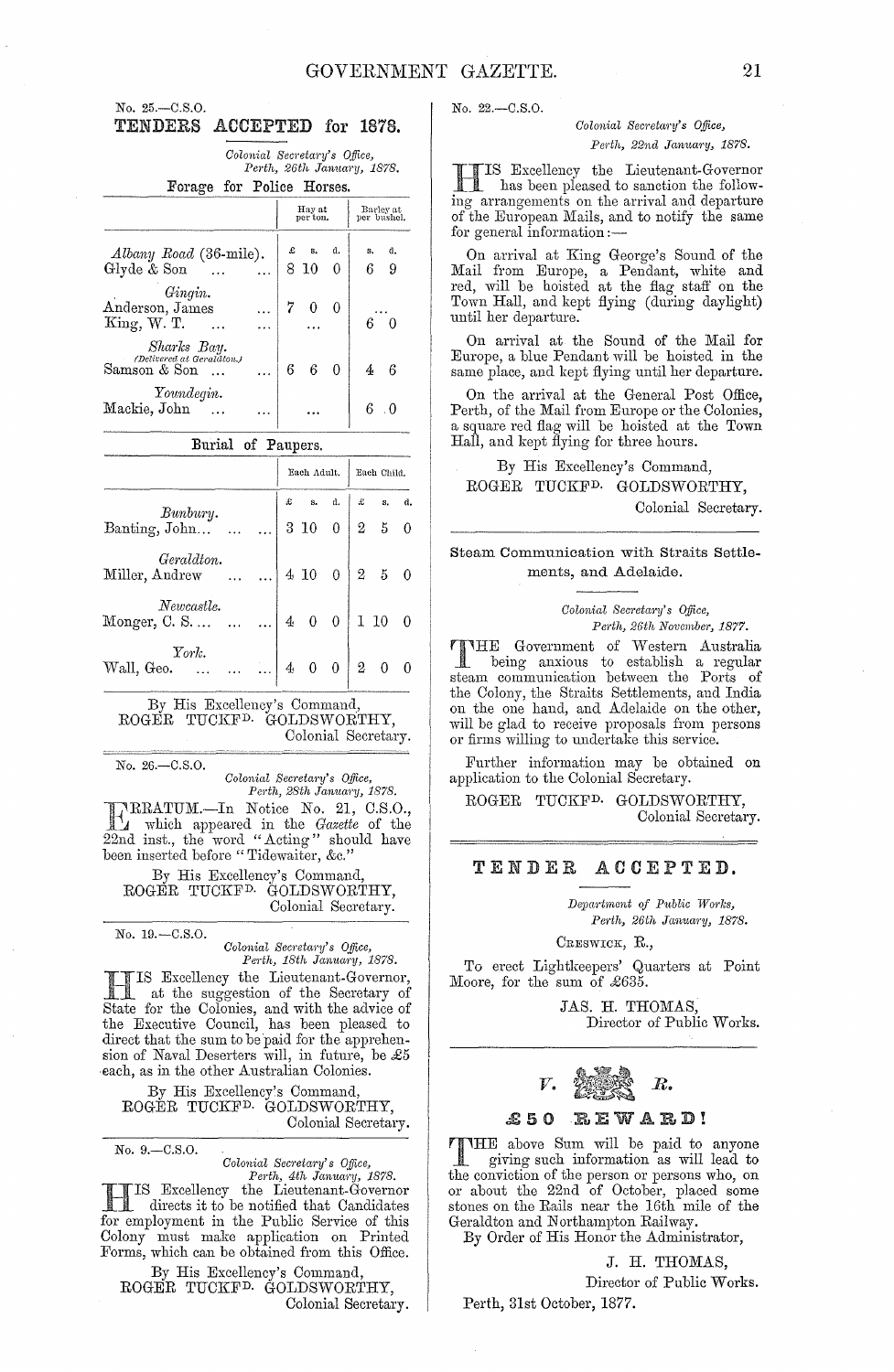#### NOTIOE.

#### *General Post Office,*  Perth, 28th January, 1878.

NOTICE is hereby given, for the inform-<br>ation of the public, that in future the<br>Telegraph Offices throughout the Colony will Telegraph Offices throughout the Oolony will be opened on Sundays between 8 and 8'30 a.m., as well as from 3 to 3'30 p.m., as heretofore.

When either English or Oolonial Mail is expected at Albany, that station (only) will communicate with Perth on Sundays, in addition to the hours named, at 12.30 and 8 p.m.

Messages tendered for Sunday transmission will be subject to the same restrictions as are at present observed, and charged for at double the ordinary rates.

## A. HELMIOH,

#### Postmaster-General,

and General Superintendent of Telegraphs.

*Depa?·t!nent qf P1,blic Wm'/;s,* 

*Perth, 28th January, 1878.*<br> **PRIMERS** (endorsed "Tender for Bridge") TENDERS (endorsed "Tender for Bridge and Oulvert Timber,") will be received at this Office until noon of Tuesday, the 12th February, from persons willing to supply and deliver at Champion Bay Jetty, for Railway purposes :-

3300 lineal feet of  $9'' \times 9''$  Jarrah.<br>
8000  $\qquad \qquad$   $\qquad \qquad$   $\qquad \qquad$   $\qquad \qquad$   $\qquad \qquad$   $\qquad \qquad$   $\qquad \qquad$   $\qquad \qquad$   $\qquad \qquad$   $\qquad \qquad$ 

Tenders to state the shortest time in which

the whole of the above will be delivered.

The Government do not bind themselves to accept the lowest or any tender, and will require the guarantee of two responsible persons for the due performance of the Oontract.

Forms of Tender may be had on application to the various Resident Magistrates, and at the Public Works' Office, Perth, where full particulars can be obtained.

No tender will be entertained unless on the prescribed form.

> JAS. H. THOMAS, Director of Public Works.

#### *Depaj'tment qf PubHc Works, Pel'th, 28th Jam'a?'Y, 1878.*

TIENDERS (endorsed "Tender for Fencing, . Gates, &c.,") will be received at this Office until noon of Thursday, the 28th February, from persons willing to supply and deliver, free on board a vessel in Gage's Roads, various Fencing, Gates, &c., required to enclose portion of Roebourne Government Reserve X. To be inspected prior to being put on board at Fremantle.

Tenders to state the shortest time in which the whole will be delivered.

The Government do not bind themselves to accept the lowest or any tender, and will require the guarantee of two responsible persons for the due performance of the Oontract.

Forms of Tender may be had on application to the various Resident Magistrates, and at the Public Works' Office, Perth, where Plans, Specifications, Oonditions, and full particulars can be obtained.

No tender will be entertained unless on the prescribed form.

#### JAS. H. THOMAS, Director of Public Works.

#### *Department of Public Works, Perth, 21st January, 1878. Pel,th, 21st Janua?'Y, 1878.*

**THENDERS** (endorsed "Tender for Sappers'<br>Quarters, Guildford,") will be received<br>at this Office until noon of Thursday, the 21st Quarters, Guildford,") will be received at this Office until noon of Thursday, the 21st February, from persons willing to perform certain alterations to, and thoroughly repair the buildings at Guildford known as the old Sappers' Quarters.

Tenders to state the shortest time in which the work will be completed.

The Government do' not bind themselves to accept the lowest or any tender, and will require the guarantee of two responsible persons for the due performance of the Oontract.

Forms of Tender may be had on application to the various Resident Magistrates, and at the Public Works' Office, Perth; where Plans, Specifications, Oonditions, and full particulars can also be obtained.

No tender will be entertained unless on the prescribed form.

#### JAS. H. THOMAS,

Director of Public Works.

*Crown Lands' Office,* 

*Perth, January 2nd, 1878.*<br>**• ETURN** of Applications to Purchase **DETURN** of Applications to Purchase<br> **ORIGINE:** Crown Lands approved during December,  $1877:$ 

| No.                | Applicants.                                                        | Acres.           | PURCHASE   | MONEY.        |          |
|--------------------|--------------------------------------------------------------------|------------------|------------|---------------|----------|
| 967                | Avon.<br>Samuel E. Burges                                          | 56               | £<br>28    | я.<br>0       | đ.<br>0  |
| 91                 | CANNING.<br>Anne Campbell <sup>*</sup>                             | 10               | 5          | 0             | $\Omega$ |
| 508.<br>510<br>516 | MELBOURNE.<br>Rosendo Salvado<br>Walter Padbury<br>$Do.$ $\dagger$ | 64<br>100<br>100 | 32<br>50   | 0<br>$\Omega$ | -0       |
| 785                | SWAN.<br>Henry Gibbs                                               | 40               | $\cdot 20$ | 0             | -0       |
| 1151               | VICTORIA.<br>John Williams                                         | 40               | 20         |               |          |
|                    | * 21 10 12 14                                                      |                  |            |               |          |

# $*$  Clause 43.  $+$  Clause 44. MALOOLM FRASER,

## Oommissioner of Orown Lands.

#### *C;'own Lands' QUice, Perth, 26th January; 1878.*

THE areas of land hereinafter described, the boundaries of which as annlied for have boundaries of which as applied for have been more particularly shown and set forth in the records and plans belonging to this office, are hereby laid out and defined in accordance with the provisions of number thirty-seven and forty-three of the Land Regulations now in  $_{\rm force}$  :-

| Recorded<br>Number. | Content<br>in Acres. | District. | Name of Applicant. |
|---------------------|----------------------|-----------|--------------------|
| 1154                | 120                  | Victoria. | Lock. C. Burges    |
| 1182                | 175                  | Do.       | Thos. Downes       |
| 1223                | 140                  | Melbourne | Ewen Mackintosh    |
| 1224                | 100                  | Do.       | Do.                |

JOHN FORREST, *pro* Oommisioner of Orown Lands,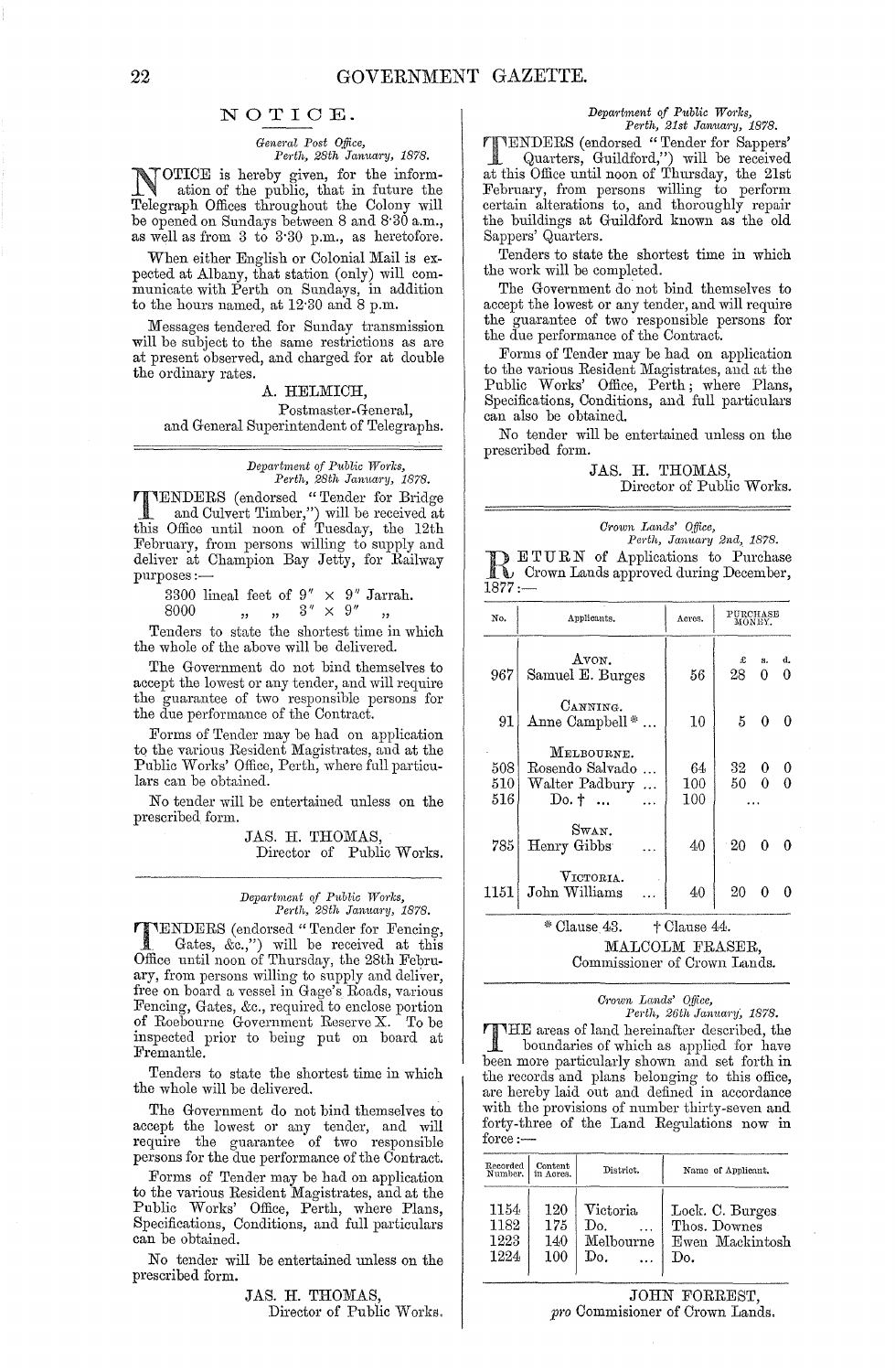*Crown Lands' Office, Perth, 21st January, 1878.* 

IS Excellency the Lieutenant-Governor has been pleased, on the recommendation of the Commissioner of Crown Lands, to set apart as Public Reserves the land described in the Schedule below, for the purposes therein set forth:--

| Recorded<br>Number. |                       | Content.<br>A. R. P. | Description of Boundaries.                                                                                                                                                                                                                                                                                                                                                                                                                                            | Purpose for which made.                    |          |
|---------------------|-----------------------|----------------------|-----------------------------------------------------------------------------------------------------------------------------------------------------------------------------------------------------------------------------------------------------------------------------------------------------------------------------------------------------------------------------------------------------------------------------------------------------------------------|--------------------------------------------|----------|
| $277\,\mathrm{A}$   |                       | 4 0 0                | Bounded on the North by 6 chains of Shenton Street,<br>and on the East by six chains 66 links of Gregory Street;<br>the opposite boundaries being parallel and equal, and<br>measurements more or less.                                                                                                                                                                                                                                                               | Agricultural<br>$_{\rm For}$<br>Geraldton. | Society, |
| 287 A               | $100 \quad 0 \quad 0$ |                      | Bounded by lines extending West 47 chains from the<br>Western side of the road from Perth to Wandering,<br>passing along the North boundary of Reserve No. 79 $\Lambda$ ;<br>on the West by a North line of 25 chains; on the North<br>by an East line of 33 chains to a spot on the West side of<br>said road about 45 chains 52 links South-south-east from<br>the 75-mile tree; and on the North-east by the aforesaid<br>West side of road to the starting point. | General<br>purposes,<br>District.          | $A$ von  |

## JOHN FORREST, pro Commissioner of Crown Lands.

# LAND SALES.

01'own *Lands' Office, Perth, 29th January, 1878.* 

HE undermentioned Allotment of Land will be offered for Sale, at Public Auction, on the date and at the place specified in the Schedule below, at one o'clock, p.m.

#### SCHEDULE.

| Date of Sale.   | Place of Sale.        | Description of Lot.  | Number of Lot.                               | Quantity.<br>r.<br>p.<br>a. |                |   | Upset Price.                    |
|-----------------|-----------------------|----------------------|----------------------------------------------|-----------------------------|----------------|---|---------------------------------|
| 1878.<br>Feb. 6 | Bunbury<br>$\dddotsc$ | Bunbury<br>$\ddotsc$ | $\ldots$ Town 109 $\ldots$ $\ldots$ $\ldots$ |                             | 0 <sub>1</sub> | 0 | $\pounds$ 7<br>$10\mathrm{s}$ . |

MALCOLM FRASER, Commissioner of Crown Lands.

#### CONVICT DEPARTMENT.

*Superintendent's Office,* 

*Fremantle, 26th January, 1878.*  CERTIFICATES of Freedom have been issued to the' undermentioned Convicts, whose sentences have expired :-

- Reg. No. 9313 William Suter
	- ", 10004 Richard Downes
		- ", 10004 Richard Downes", 10126 John Symmons

HIS Excellency the Lieutenant-Governor has been pleased to revoke the Tickets-of-Leave of the undermentioned Convicts:-

- Reg. No. 5899 Thomas Andrews
	- "<br>" 9439 John T. Edmundson
	- "<br>.. 9812 Thomas McFadyen
	- יי<br>ני 10008 James Clarke
		- 10049 William Burnside

JOHN F. STONE, Superintendent.

THE undermentioned persons have given<br>
notice of their intention to apply at the<br>
notice of their intention to apply at the next Quarterly Licensing Meeting to be holden for the Swan District on Monday, the 4th day March next, for Licenses to shoot and destroy Wild Horses and Cattle, viz.:-

Francis Hastings, sen., Francis Hastings, jun., and John Hastings.

> E. W. LANDOR, Resident Magistrate, Swan.

Resident Magistrate's Office,  $\chi$ Swan, January 19, 1878. ۱,

*For Sale at the Government Printing Office.* 

CTS OF COUNCIL, Blue Books, Votes and Proceedings of the Legislative Council, &c.